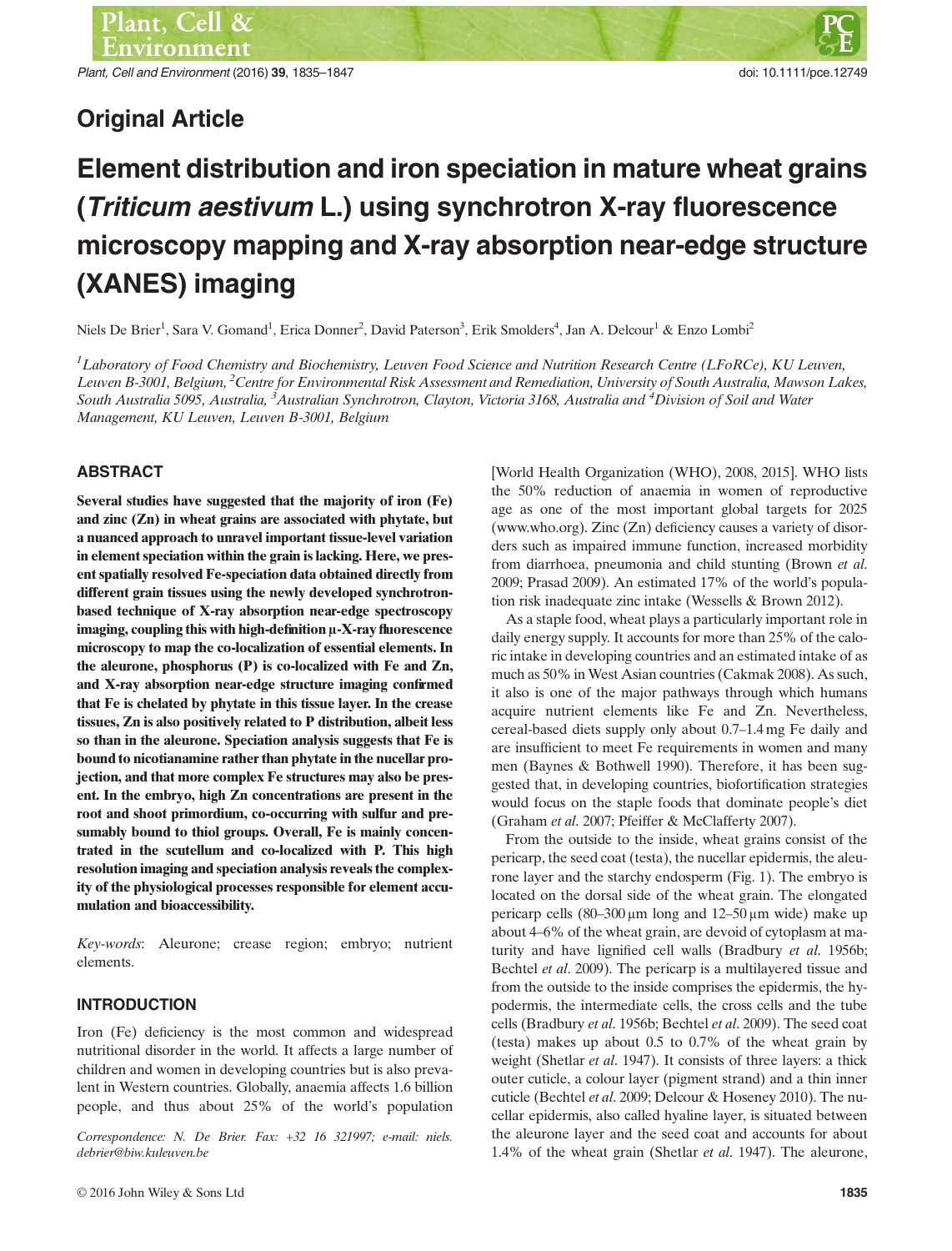

Figure 1. Section of a wheat grain bisected transversely in a central plane stained with acid fuchsin–calcofluor showing the cellular structure of different tissues within the (A) aleurone layer, (B) starchy endosperm and (C) crease region. Proteins appear red, cell walls rich in β-glucan appear light blue, and lignified cell walls of the seed coat appear yellowish brown (adapted from Dornez et al. 2011 with permission from Elsevier).

which represents 5–8% of the wheat grain mass, consists of a single layer of living cubic cells (37–65 μm by 25–75 μm) containing vacuoles (granular globoids) filled with reserves (Tanaka et al. 1974; Morrison et al. 1975; Barron et al. 2007; Bechtel et al. 2009; Brouns et al. 2012; Moore et al. 2012). Essentially, mature starchy endosperm is the largest tissue of wheat grains (about 80 to 85%). The starchy endosperm cells contain starch granules, which are embedded in a continuous protein matrix (Bradbury et al. 1956c; Delcour & Hoseney 2010). The embryo consists of two main parts: the scutellum, which functions as storage organ, and the embryonic axis, which contains the shoot and root primordia and develops into the seedling during germination. The scutellum and embryonic axis each make up about 1.5% on average of the dry matter of the wheat grain (Dubois et al. 1960; Barron et al. 2007). The scutellum lies between the embryonic axis and the starchy endosperm (Bradbury et al. 1956a; Evers & Millar 2002; Bechtel et al. 2009).

During wheat grain maturation, most nutrient elements are transported mainly via the phloem. They pass into the grain through specialized cells in the crease region (Borg et al. 2009; White 2012). Elements like calcium (Ca) and manganese (Mn) have low mobility in the phloem (White 2012). They enter the grain through the vascular system of the pericarp, which may have a direct xylem supply. It is equally possible that they reach the pericarp vasculature through the phloem as a result of xylem discontinuity in the grain stalk (O'Brien et al. 1985; Pearson et al. 1995; White 2012). Nutrient elements reach the nucellar projection by crossing the crease vascular parenchyma and the pigment strand (Fig. 1). The nucellar projection originates from the same tissue as the nucellar epidermis in the outer kernel layers (Bechtel et al. 2009; Dornez et al. 2011). Next, the elements move from the nucellar projection to the apoplast through the vascular bundle (transfer cells). From here, they are taken up by the modified aleurone cells (Fig. 1) and distributed to the aleurone layer, the starchy

© 2016 John Wiley & Sons Ltd, Plant, Cell and Environment, 39, 1835–1847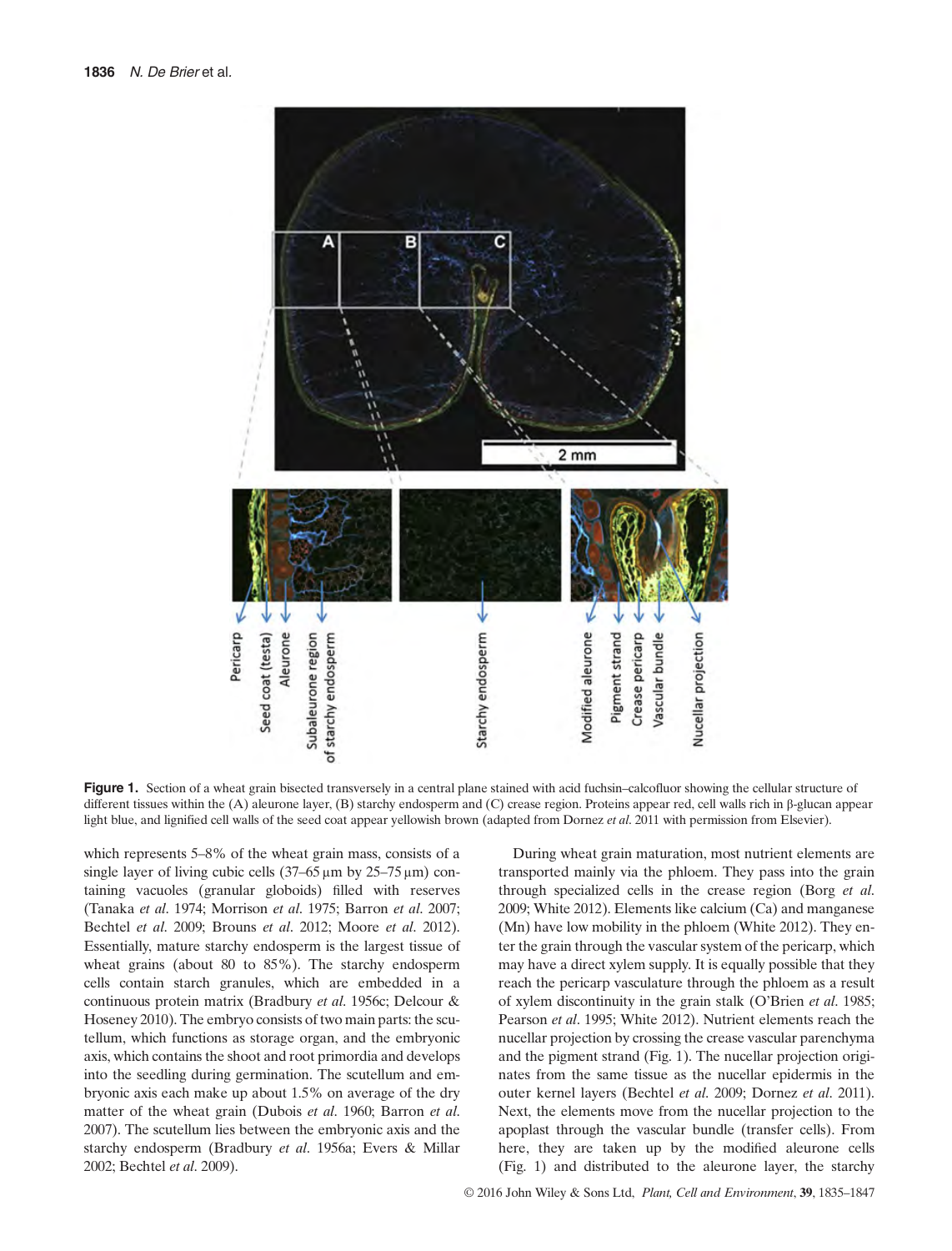endosperm and the embryo (Borg et al. 2009; Tauris et al. 2009). However, an in-depth understanding of element transport and accumulation in wheat grains is still lacking.

Most wheat for human consumption is roller milled to produce white flour (starchy endosperm) with simultaneous removal of the embryo and the bran (including the pericarp, seed coat, nucellar epidermis and aleurone) (Delcour & Hoseney 2010). The starchy endosperm is relatively poor in micronutrients. These are much more abundant throughout the bran and germ tissues of the wheat grain (Liu et al. 2008; Tang et al. 2008; Delcour & Hoseney 2010; De Brier et al. 2015). However, in the aleurone, elements such as Fe, Zn, Ca, Mn, magnesium and copper (Cu) occur as phytates, the main storage form of phosphorus (P) in cereal grains (Jacobsen & Slotfeldt-Ellingsen 1983; Lott et al. 1985; Eeckhout & De Paepe 1994; De Brier et al. 2015). As a result, the nutrient elements in the bran have low bioaccessibility and, hence, are poorly available for intestinal uptake by humans (Lopez et al. 2002). The phytates are present as granules embedded in protein-rich globoid structures (Moore et al. 2012).

For nutrient elements, concentration, speciation and spatial distribution are important. Concentrations and speciation vary with the wheat tissue examined. Recently, size-exclusion chromatography, coupled with inductively coupled plasma mass spectrometry, has been used to determine the speciation of Fe and Zn in barley embryo (Hordeum vulgare L.) (Persson et al. 2009), rice flour (Lee et al. 2011) and wheat (flour and whole meal) (Eagling et al. 2014; Xue et al. 2014). Eagling et al. (2014) found that 85% of the extractable Fe and Zn in wheat flour is bound to nicotianamine (NA)/deoxymugineic acid. However, this technique provides no information on the speciation of Fe and Zn at tissue level. In contrast, synchrotron-based techniques are powerful for unravelling element distribution and speciation patterns in biological samples without the need of extractions, even including in vivo studies (Weekley et al. 2013). X-ray fluorescence microscopy (XFM) is used for element distribution imaging, whilst laterally resolved X-ray absorption near-edge structure spectroscopy (μ-XANES or XANES imaging) can be used to investigate element distribution and speciation. μ-XFM allows highdefinition mapping of elements of whole grain sections with high lateral resolution without losing elemental detection (Lombi et al. 2009; Takahashi et al. 2009; Lombi et al. 2011c; De Brier *et al.* 2015). However, in spite of the importance of wheat as a staple food, only a few studies have mapped the distribution of elements in wheat grains and/or determined their speciation. Singh *et al.* (2013) reported the distribution pattern of Fe by XFM and μ-particle-induced X-ray emission and its speciation by XANES in whole wheat grains. They found evidence for the presence of oxygen, P and sulfur (S) in the local chemical environment of Fe in wheat grains. However, they did not yield element distribution information at the tissue level. Singh et al. (2014) subsequently performed microimaging of nutrient elements in the different tissues of wheat grains, but the Fe speciation was only inferred from colocalization with P. Neal et al. (2013) focused on the chelation

© 2016 John Wiley & Sons Ltd, Plant, Cell and Environment, 39, 1835–1847

of Zn and Fe with phytate in wild-type and ferritin-expressing wheat grains, and although they found Fe phytate in ferritin-expressing wheat grains, there was also evidence of a structure lacking P.

The spatial differences in Fe-speciation within wheat grains are still not completely unravelled. In the present study, the associations of micronutrient elements with their possible ligands (P and S) in nutrient-dense regions such as the aleurone, crease and embryo were investigated by high-definition lateral resolution element imaging using deliberate over-sampling to enhance lateral resolution. The speciation of Fe was not only determined from the co-localization results, it was also investigated directly using the newly available method of XANES imaging (Etschmann et al. 2014). The spatially resolved XANES imaging analyses focused on the aleurone cells, the main storage tissue of nutrient elements and the crease region, which is of importance regarding element transport. Together, this information on the distribution of Fe and its possible ligands and the structural identification and spatial distribution of Fe species paves the way to a better understanding of the physiological processes responsible for Fe accumulation in wheat grains and to allow more targeted biotechnology approaches to improve the nutrient status of crop plants. The further development of biofortified wheat will lead to a more sustainable way of increasing nutrient intake than supplementation. Increasing the Zn and Fe concentrations of wheat grains can reasonably be expected to improve human health and is an important global challenge. These findings may also shed light on micronutrient bioaccessibility in processed wheat.

# MATERIALS AND METHODS

#### **Materials**

Wheat grains (cv. Akteur, harvest 2012, E-type winter wheat exhibiting excellent bread making properties, moisture content 14.8%) were supplied by Dossche Mills (Deinze, Belgium). The concentrations of P, Fe, Zn, Cu and Mn in intact wheat grains were determined in six replicates by digesting accurately weighed samples (0.1 g) with  $2.00 \text{ mL}$  of ultrapure  $HNO<sub>3</sub>$  for 4 h followed by dilution to 10.0 mL of Milli-Q water (18.2 U; Milli-Q Plus, Merck Millipore, Darmstadt, Germany). Target elements were subsequently analysed by inductively coupled plasma mass spectrometry (Agilent 7700x, Santa Clara, CA, USA). A reference wheat flour sample with certified element composition was included: NIST1567 Wheat (National Institute of Standards and Technology, Gaithersburg, MD, USA). All elements reported were recovered within 10% of the certified values. The total concentrations, in mg of the element/kg dry matter ( $\pm$ standard deviation,  $n = 6$ ), were  $3800 \pm 160$  (P),  $37 \pm 2$  (Fe),  $30 \pm 3$  (Mn),  $25 \pm 2$  (Zn) and  $3.8 \pm 0.3$  (Cu). The overall concentrations are similar to the concentrations detected at X-ray fluorescence microscopy at Australian Synchrotron in rice (Lombi et al. 2009) and barley (Lombi et al. 2011c).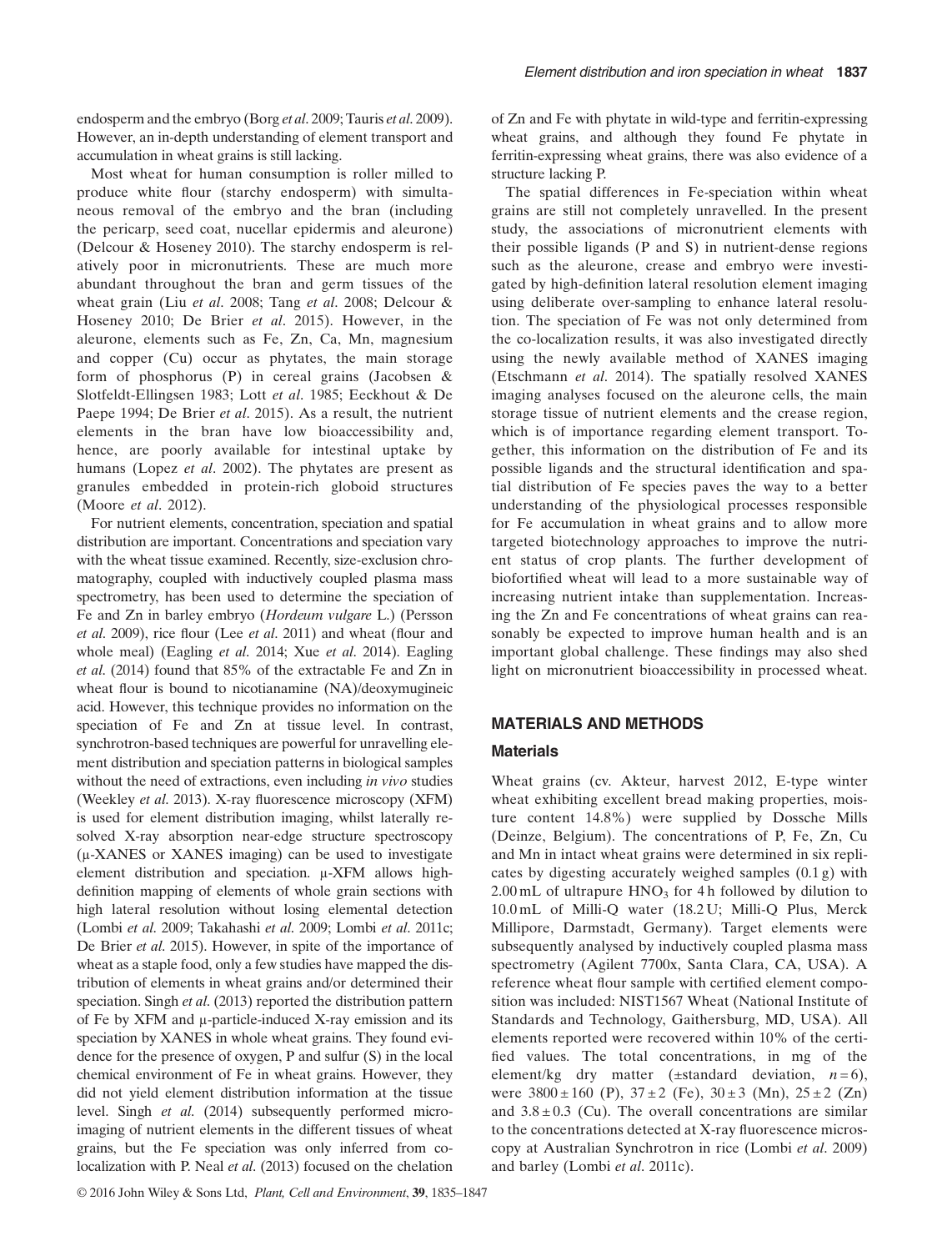#### Imaging of element distribution

Longitudinal and transverse cross sections  $(80 \,\mu m)$  thick) of the middle part of the wheat grains were made using the technique described in Lombi et al. (2009). Briefly, the wheat grains were glued to a plastic support and sliced using a vibrating diamond blade (GFD Gesellschaft für Diamantprodukte, Ulm, Germany) microtome to obtain a flat surface (Microm HM 650 Vibratome, Thermo Scientific, Walldorf, Germany). A piece of Kapton polyimide film was then pressed on the surface of the residual grain, with the diamond blade of the microtome cutting underneath. In this way, sections were directly obtained on the Kapton tape without the need for embedding. The use of thin sections is necessary to reduce the distortion of the elemental maps caused by the penetrating nature of the X-rays, as the output is translated into a 2D compression of the illuminated sample volume (Lombi et al. 2011b).

Elemental X-ray fluorescence maps were collected using the XFM undulator beamline at the Australian Synchrotron (Paterson et al. 2011). Laterally resolved elemental maps were collected using the XFM beamline equipped with a Si(111) monochromator and Kirkpatrick–Baez mirrors focusing the beam to a spot size of approximately  $3 \times 2 \mu$ m (horizontal × vertical). An incident beam energy of 10 keV was used, and the X-ray fluorescence (XRF) signal was collected using a 384-element Maia detector system which collects a full XRF spectrum for each image pixel. The samples were analysed continuously on-the-fly in the horizontal direction with pixels of 4.0 μm (transverse cross sections), 2.0 μm (longitudinal embryo section) or  $0.4 \mu m$  (very high resolution maps through deliberate oversampling). The pixel  $(4.0 \,\mu\text{m}, 2.0 \,\mu\text{m})$  or  $0.4 \,\mu\text{m}$ ) transit time was approximately  $5.20 \,\text{ms}$ ,  $2.60 \,\text{ms}$ or 0.52 ms, respectively. The full XRF spectra were then analysed using GEOPIXE (Ryan 2000). This software uses dynamic analysis to subtract the background fluorescence signal and resolves overlapping peaks to generate element concentration maps. Using this technique, the concentration distributions of K, Ca, Fe, Zn, Cu and Mn were mapped. Using the X-ray cross section of Ebel et al. (2003), the fundamental parameter database of Elam et al. (2002) extended with the particle-induced X-ray emission data (Ryan et al. 2005), and corrections for self-absorption, absorption in air and the efficiency response of the detector obtained using standard metal (Mn, Pt) foils, semi-quantitative values for the different elements, were calculated. In total, we analysed eight cross sections and three longitudinal sections originating from 11 independently sectioned wheat grains. We here show representative results of high-quality cross and longitudinal sections.

As the earlier version of the Maia detector used in this study cannot detect lower than 4 keV or elements lighter than potassium (K) we used a Vortex-EM detector (Hitachi High-Technologies Science America, Inc., Los Angeles, CA, USA) to collect the fluorescence signal of elements such as P and S. Small rectangular areas were mapped at the regions of interest using an incident energy of 10 keV and placing the Vortex detector orthogonally to the incident beam. To avoid selfabsorption artefacts, especially in the case of P, the boundary of the grain furthest from the detector was scanned so that the amount of grain material between the volume illuminated by the beam and the detector was constant. The elemental maps were collected using a dwell time per pixel of 1 s and step sizes of 1 and 2 um in the vertical and horizontal directions, respectively. The dwell time for the Vortex detector is substantially larger than for the Maia. Furthermore, the sensitivity of X-ray fluorescence mapping drops rapidly with decreasing atomic number; therefore, increased integration times are required when measuring light elements such as P. Therefore, only two regions were selected from one representative cross section and one region from one representative longitudinal section. Elemental distributions were refined by fitting the fluorescence spectrum obtained at each location using the MAPS package (Stefan Vogt, Advanced Photon Source, Chicago, USA).

#### Fe X-ray absorption near-edge structure imaging

X-ray absorption near-edge structure imaging is a recently developed technique that decreases the risk of beam damage during speciation analysis (Lombi et al. 2011a; Etschmann et al. 2014). In essence, a highly sensitive fluorescence detector is used to rapidly collect 'stacks' of XRF maps, from which a XANES spectrum can potentially be extracted for each and every pixel. To date, this technique has only been used in plant science to investigate As and Se speciation in roots at toxic concentrations (Kopittke et al. 2014; Wang et al. 2015), and to the best of our knowledge, this is the first time that XANES imaging has been used to investigate the speciation of an essential element in edible grains. In this study, laterally resolved XANES stacks were obtained by scanning the entire area of interest 89 times whilst progressively decreasing the incident X-ray energy from 7370 to 7062 eV across the Fe K-edge. Two different areas of interest from one representative cross section were scanned. This approach has the advantage, in comparison to 'point' or μ-XANES, of providing comprehensive speciation distribution data whilst minimizing operator bias, as the selection of individual points of interest for spectral analysis is not required. The very high sensitivity of the Maia detector also greatly decreases the residence time of the beam at each pixel (i.e. 348 ms/pixel for XANES imaging in this study versus a typical 20 min acquisition time for μ-XANES). This latter aspect is important in terms of reducing the risk of beam damage; this is a particularly significant issue in case of redox sensitive elements such as Fe. The GEOPIXE 'energy association' module was used to identify and select areas for XANES imaging. Specifically, pixel populations were selected where the speciation varied and the concentration ratios between two energies for each pixel were compared. The XANES spectra were extracted from pixels within the selected areas in the stack series and subsequently background and baseline corrected using ATHENA v. 0.8.061 (Ravel & Newville 2005). For these data, linear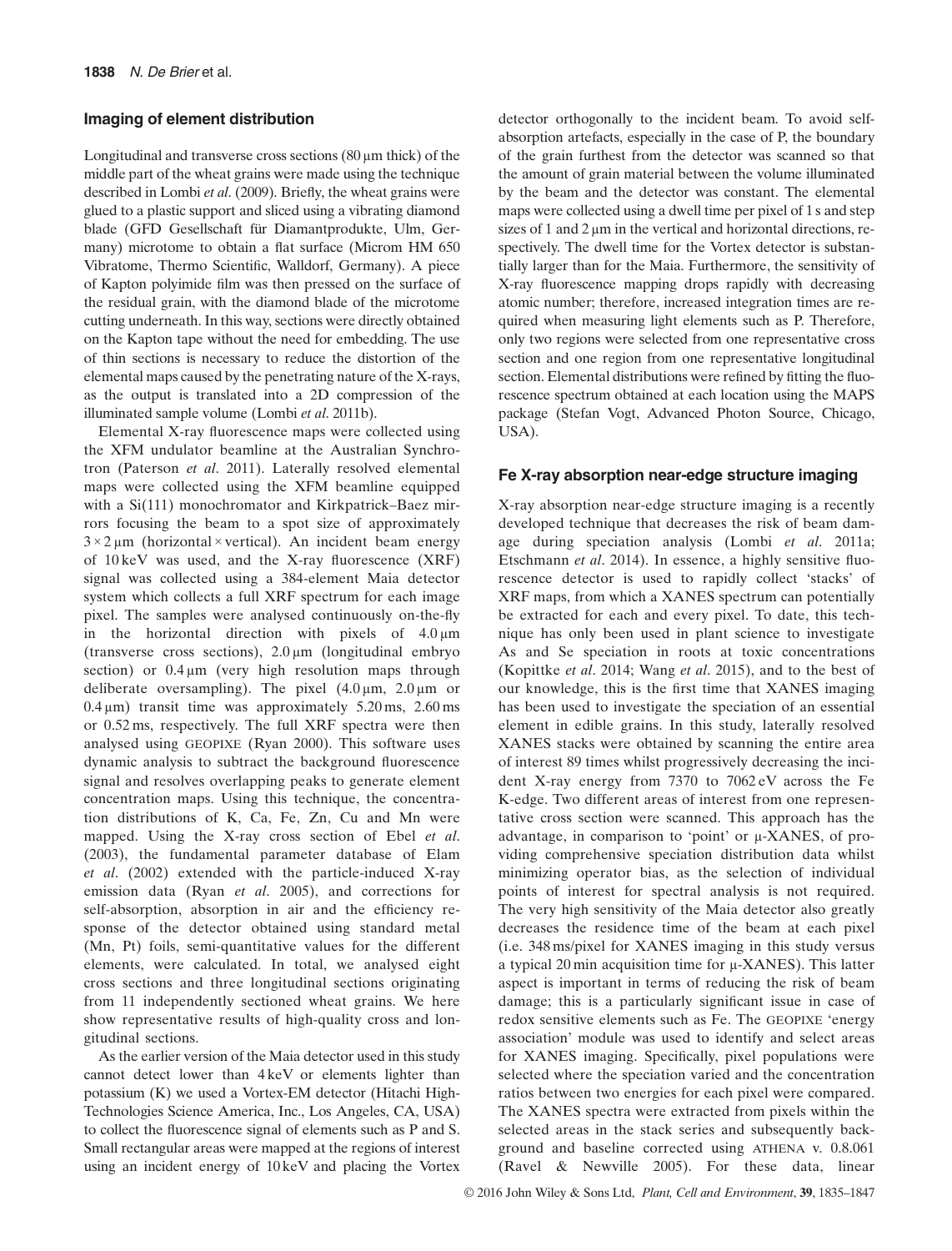combination fitting (LCF) was performed, and the combination of standards yielding the lowest residual parameter was chosen as the most likely set of components. The weighting factors were constrained between 0 and 1, and the combined species weightings were forced to sum to 1. In the case of the LCF method, the R-factor and reduced chi-square obtained are statistical parameters for the goodness of the fit. The R-factors are 0.000673, 0.000677 and 0.001970, and the reduced chi-squares are 0.0005457, 0.000518 and 0.0015660 for the aleurone, nucellar projection and modified aleurone, respectively. The LCF approach is not free from uncertainties and limitations. Its correctness is affected by the choice of standards that are used in the fitting procedure; in addition, minor species present (e.g. representing <10% of the total) should be considered with caution (Grafe et al. 2014). The following standards were used in the fitting procedure: sulfate  $Fe^{2+}$ , NA Fe<sup>2+</sup>, phytate Fe<sup>2+</sup>, cysteine Fe<sup>2+</sup>, citrate Fe<sup>2+</sup>, phytate  $Fe^{3+}$ , NA  $Fe^{3+}$ , cysteine  $Fe^{3+}$ , citrate  $Fe^{2+}$ , ferritin  $Fe^{3+}$ and FeO(OH). The standards were prepared in a  $N_2$ -filled anaerobic chamber using degassed water. Ferrous and ferric solutions were mixed with the various ligands (in a molar ratio of 1:1.1), and the  $pH$  was adjusted to 6 to ensure complete complexation of the Fe. Thin strips of filter paper were then dipped into the solutions to absorb the standard compounds/complexes. These paper strips were then wrapped in 4 μm ultralene film to protect them from oxygen and scanned as described in the preceding texts.

# RESULTS AND DISCUSSION

# X-ray fluorescence microscopy of elements in wheat grains

In wheat grains, nutrient elements are not homogeneously distributed (Mazzolini et al. 1985; Liu et al. 2008; Neal et al. 2013; Singh et al. 2013; Singh et al. 2014). Large gradients in their distribution exist between and within the different tissues. The aleurone, the crease region and the embryo are particularly micronutrient dense (Figs. 2 and 5). Compared with these tissues, there is a much less Fe and Zn in the outer bran tissues and starchy endosperm (Figs. 2 and 5). Hence, the distributions of these elements within the aleurone,



Figure 2. Elemental maps of a wheat grain bisected transversely in a central plane  $(1,$  pericarp; 2, aleurone; 3, starchy endosperm; 4, modified aleurone cells; 5, pigment strand and 6, nucellar projection) with a lateral resolution of  $4 \times 4 \mu$ m and (A) a detail picture of the individual aleurone cells and (B) crease region with very high lateral resolution (pixel size of  $0.4 \times 0.4$  µm by oversampling). The color scale represents different concentrations, with black and white corresponding to the lowest and highest concentration, respectively.

© 2016 John Wiley & Sons Ltd, Plant, Cell and Environment, 39, 1835–1847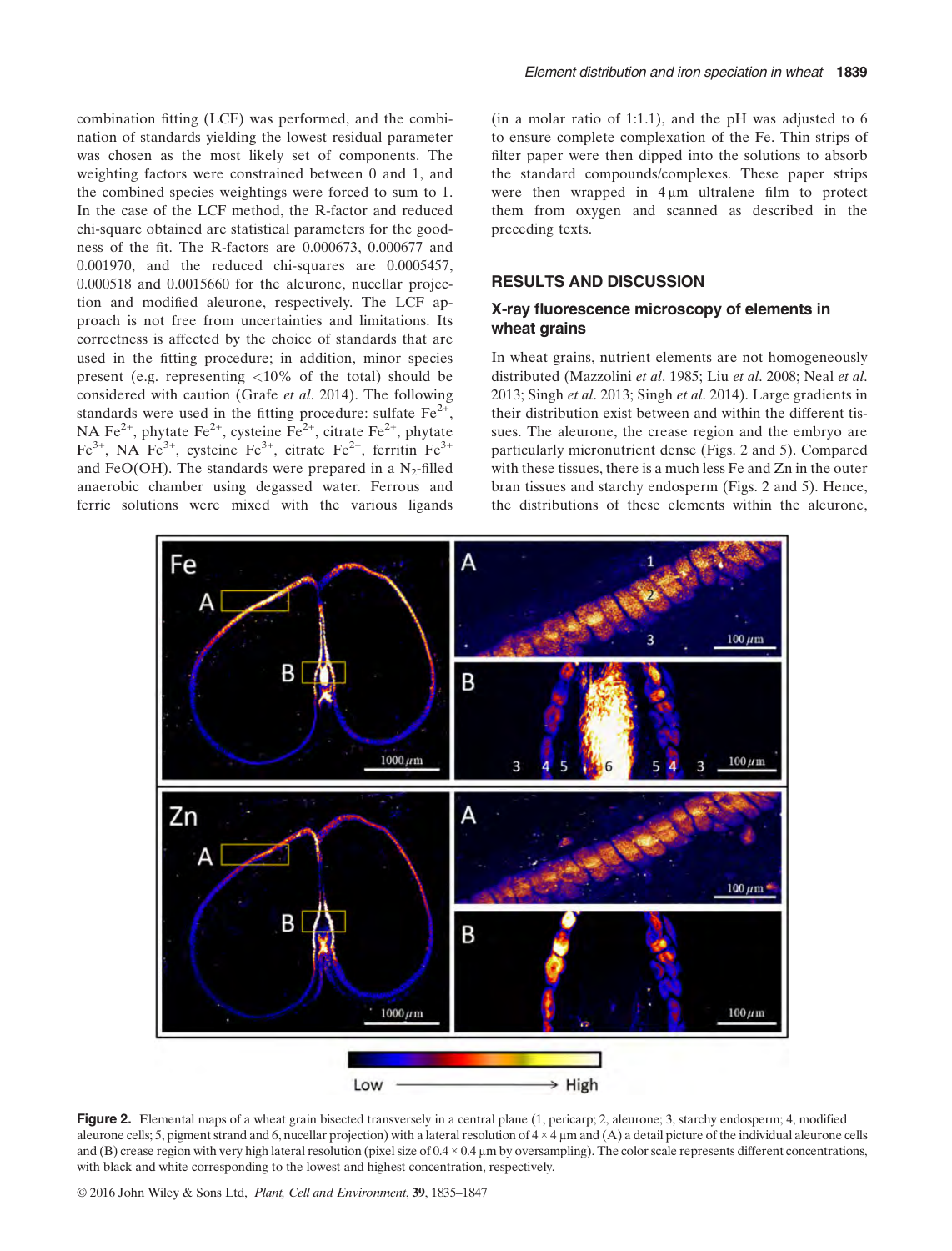crease region and embryo tissues were investigated in detail. The overall concentrations of Fe and Zn (cf. supra) are in line with earlier published concentrations (17 to 75 mg Fe/kg and 5 to 46 mg Zn/kg; Rengel et al. 1999; Piironen et al. 2009; Cakmak et al. 2010).

#### Aleurone

Figures 2 and S1 show the distributions of Fe and Zn in a mature wheat grain cross section obtained using XFM. Individual aleurone cells can be clearly distinguished in the elemental maps. The very high-resolution XFM images of the aleurone (Fig. 2A) reveal the spherical phytate globoids to which Fe and Zn are confined.

In wheat, most of the nutrient elements are chelated to phytate, which make them unavailable for intestinal uptake by humans and monogastric animals (Lopez et al. 2002). To gain more insight into their chemical speciation, the spatial associations of Fe, Mn, Cu and Zn with their possible ligands P (phytate; Eeckhout & De Paepe 1994) and S (cysteine and especially methionine; Li et al. 2010) were examined. Figure 3B shows line scans across the bran tissues of mature wheat grains, representing the average concentrations of the vertical areas indicated by the box in the elemental map (Figs. 3A and S2). P distribution is highly localized to a region ranging between



Figure 3. X-ray fluorescence microscopy of the mature wheat grain. Tri-colour map (A) of Mn (manganese; red), P (phosphorus; green) and S (sulfur; blue) distribution in the aleurone tissue. Element concentration profiles (B) of P, S, iron (Fe), Mn, copper (Cu) and zinc (Zn) from selected area (orange box). The data were obtained by using the transect function in GEOPIXE over an area 140 μm wide starting at the outer side. The letters in the figure and profiles indicate the pericarp (P), aleurone (AL) and endosperm (E).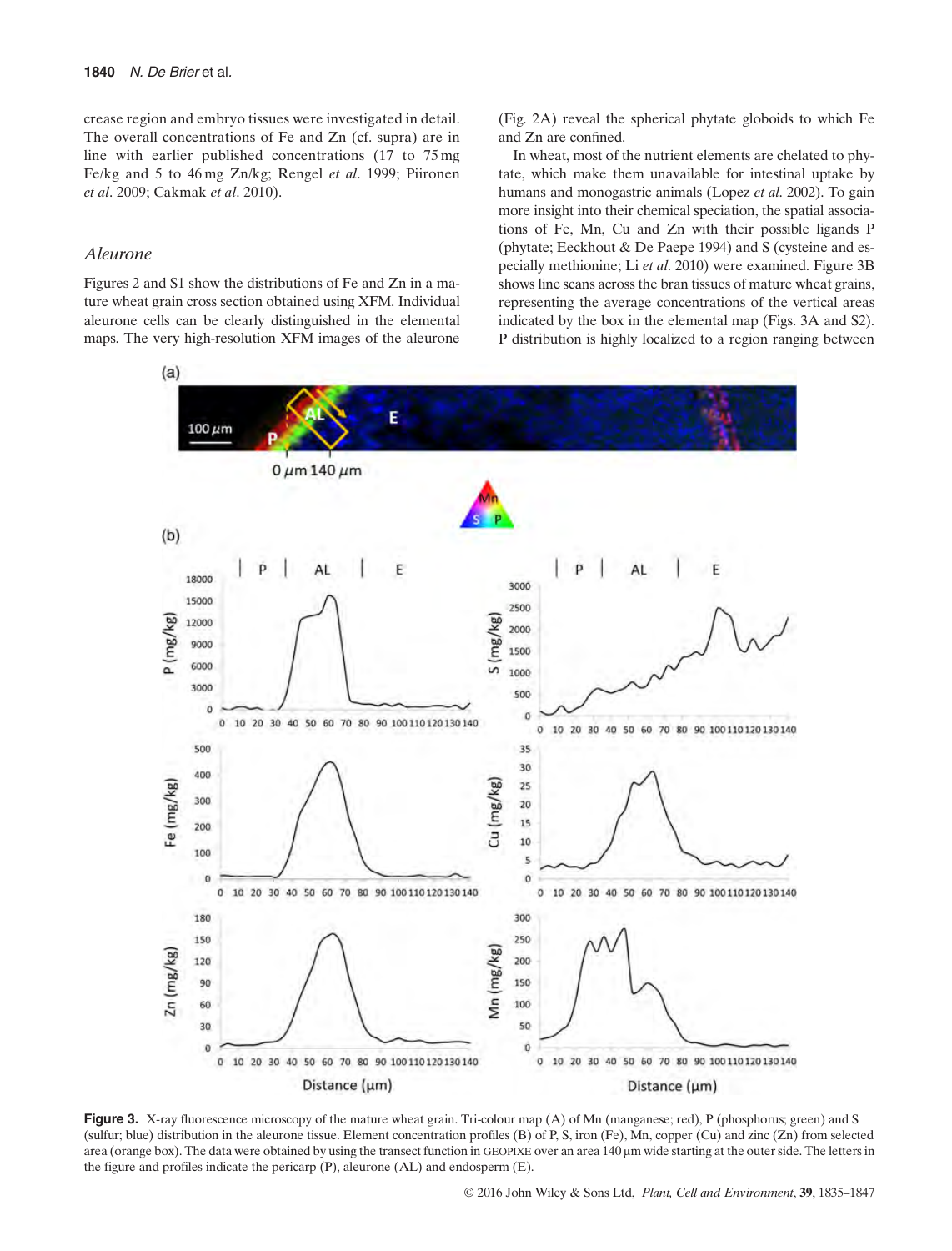30 and 75 μm from the outer side of the grain (Fig. 3B), which corresponds to the aleurone. In contrast, S is mainly present in the outer endosperm and only in small levels in the aleurone. The concentration of S in the endosperm is five times higher than that in the aleurone. Among all the elements investigated, Mn was most strongly localized in the outer parts of the grain (pericarp and testa) with the highest concentrations 20 to 50 μm from the edge of the grain. As Mn does not co-localize with P in the outermost bran tissues  $(10 \text{ to } 40 \text{ µm})$ , it is presumably not bound to phytate in the inner pericarp and testa. Cu, Fe and Zn were mainly localized in the same band (about 30 to  $85 \mu m$ ) which again corresponds to the aleurone layer. These cations co-localize with P and may be bound to phytate.

### Crease region

Whilst Singh et al. (2014) observed large differences in element distribution in the crease tissues, higher resolution imaging coupled with speciation analysis are needed to better understand element translocation and accumulation. In the crease region (Fig. 2B), the individual cells of the nucellar projection and transfer cells are difficult to distinguish, whilst the cells in the modified aleurone (i.e. the aleurone surrounding the crease) can be clearly identified. Based on the element distribution, the different tissues in the crease region can be differentiated.

Figure 4B gives an overview of the concentrations of P, S, Fe, Cu, Mn and Zn in the crease region, computed from the averages of the vertical areas indicated by the box in the elemental map (Figs. 4A and S3). The large differences in concentrations between the endosperm and the crease tissues (Figs. 2 and 4B) indicate that physical and/or physiological barriers limit transport from the crease to the endosperm. These differ for the different elements because large gradients in concentrations of the elements are present in the crease region. P is below the detection limit in the nucellar projection (about 180 to 240 μm; Fig. 4B) but dominates in the modified aleurone cells (100 to 150 μm and 280 to 330 μm) in the crease. The concentration of P in the modified aleurone cells is about 50% of that in the aleurone cells, which implies that P is transported relatively efficiently to the aleurone cells. S concentration is highest in the nucellar projection. Slightly lower S concentrations were measured in the other parts of the crease. These concentrations were comparable to those in the aleurone and starchy endosperm (Fig. 4B). Fe and Cu are present in much higher concentrations in the nucellar projection than in the aleurone (Figs. 2B and 4B). Fe and P show distinctly different patterns, and these are in line with the results of Singh et al. (2014). These data suggest that Fe is not phytate-bound in this region. In contrast, Fe and S are distributed similarly. Singh et al. (2013) suggested that Fe may be bound to S-rich protein in the nucellar projection. Zn distribution is partially associated with P. The modified aleurone cells contain high levels of Zn, whereas Zn is below the detection limit in the nucellar projection. In contrast, the concentration of Zn in the modified aleurone cells is about four times higher than

Embryo tissue

ical methods. Lombi et al. (2009, 2011c) showed that XFM can reveal the spatial distribution of elements in rice and barley embryos with high sensitivity. In this study, the distribution of Mn, K, and Zn in the wheat embryo is mapped with high lateral resolution (2 μm, Figs. 5A and S4). Large elemental gradients are present in the embryo (Fig. 5A and Table 1). Zn is the predominant micronutrient in the shoot primordium, whereas the root primordium contains the highest concentrations of both Zn and Mn. Fe is largely absent in the root and shoot primordia, whilst the scutellum is rich in Fe and Mn (Fig. S5 and Table 1). This is in agreement with Mazzolini et al. (1985), who observed that the highest Mn level occurs in the outer perimeter of the root primordium, and that the scutellum is the main storage place for Fe accumulation (Mazzolini et al. 1985). However, the beam size used in their study did not yield high-resolution distribution maps for all elements investigated. Figure 5B shows the distribution of Zn, Mn and P in the wheat embryo tissues. P accumulates in the scutellum but is below the detection limit in the aleurone cells, the shoot and root primordia (Fig. 5B). In contrast, S occurs in the shoot and root primordia but not in the scutellum (Fig. 5C). Figure 5A–C was collected from the same longitudinal section. As Fe co-localizes with P, it is probably chelated by phytate. Zn and Mn are more prominently present in the shoot, particularly in the root primordium. They co-localize with S but not with P, which is low in these tissues. In barley grains, Zn is probably bound to the thiol groups of proteins and not chelated by phytate in the embryo (Persson et al. 2009).

The element distribution in the aleurone cells surrounding the embryo differs from that in the regular aleurone cells. The concentration of Zn in the former aleurone cells is twice as high as that of Fe (Table 1). Moreover, the highest concentration of Cu in the embryo tissue is in the aleurone cells.

In rice and barley, similar micronutrient distributions have been observed, with high Mn and Zn concentrations in the root primordium and Zn being the most abundant micronutrient in the shoot primordium (Takahashi et al. 2009; Lombi et al. 2011c). These results indicate that Mn and Zn have a similar abundance in the embryo. Zn and Mn are probably bound to S-containing amino acids (Persson et al. 2009). In meristematic

in the aleurone cells. Zn is also present in relatively high concentrations in the pigment strand situated between the nucellar epidermis and the modified aleurone cells. Our XFM results also show a high concentration of Zn in transfer cells (Fig. 2B). Tauris et al. (2009) found that many genes coding for Zn transporters in developing barley (H. vulgare L.) grains are present in the transfer cells. These transfer cells probably contain vacuoles in which Zn is stored before further transport occurs (Wang et al. 2011). Mn accumulates only in relatively low concentrations in the modified aleurone cells and is mainly present in the pigment strand.

Very few studies have investigated the distribution of elements in the wheat embryo; this is possibly a result of the spatial complexity of the embryo tissue and the lack of sensitivity of analyt-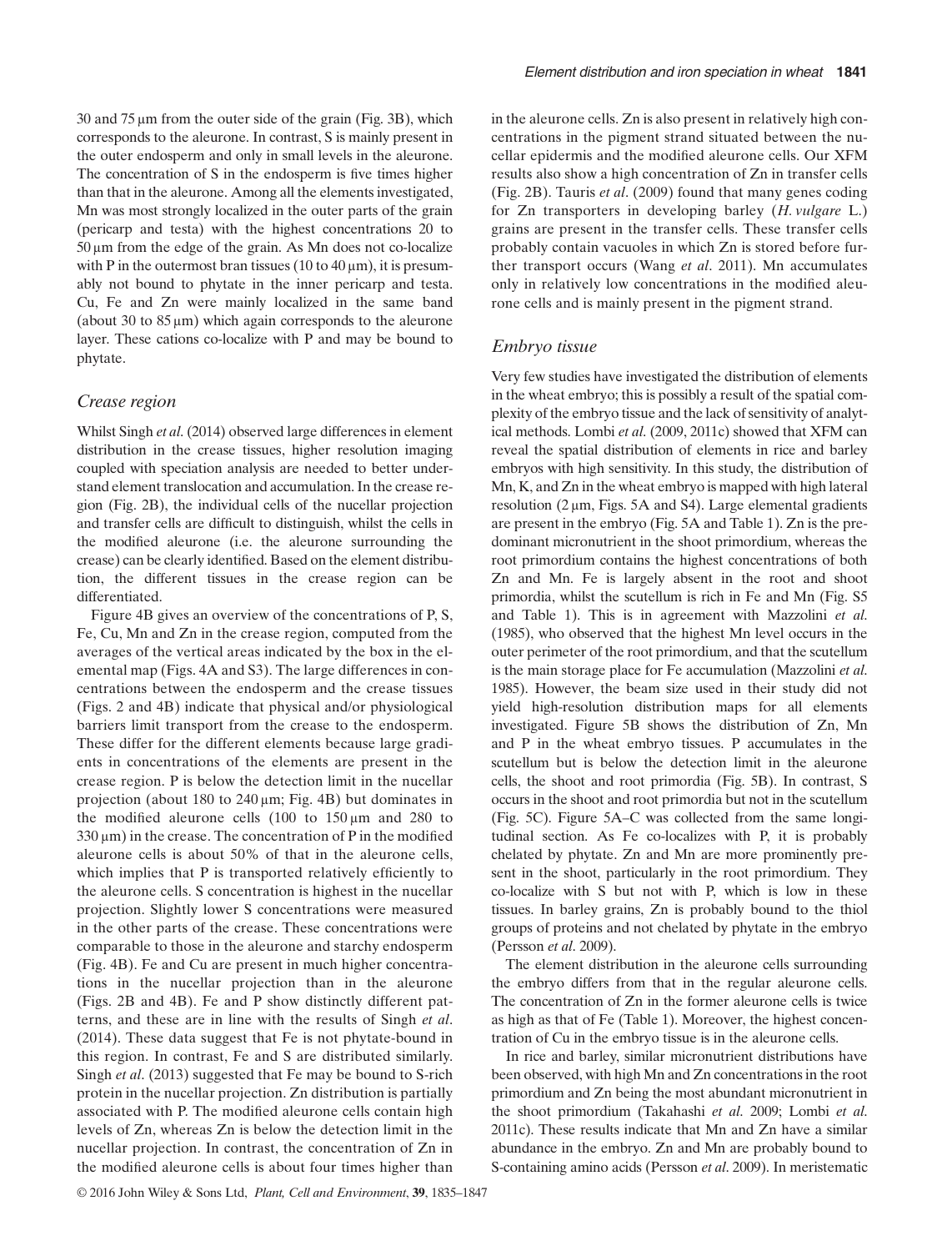

Figure 4. X-ray fluorescence microscopy of the mature wheat grain. Tri-colour map (A) of P (red), Fe (green), and S (blue) distribution in the crease region. Element concentration profiles (B) of P, S, Fe, Mn, Cu and Zn from selected area (orange box). The data were obtained by using the transect function in GEOPIXE over an area 420 μm wide. The letters in the figure and profiles indicate the individual cells of the endosperm (E), aleurone (AL), pigment strand (PS) and nucellar projection (NP).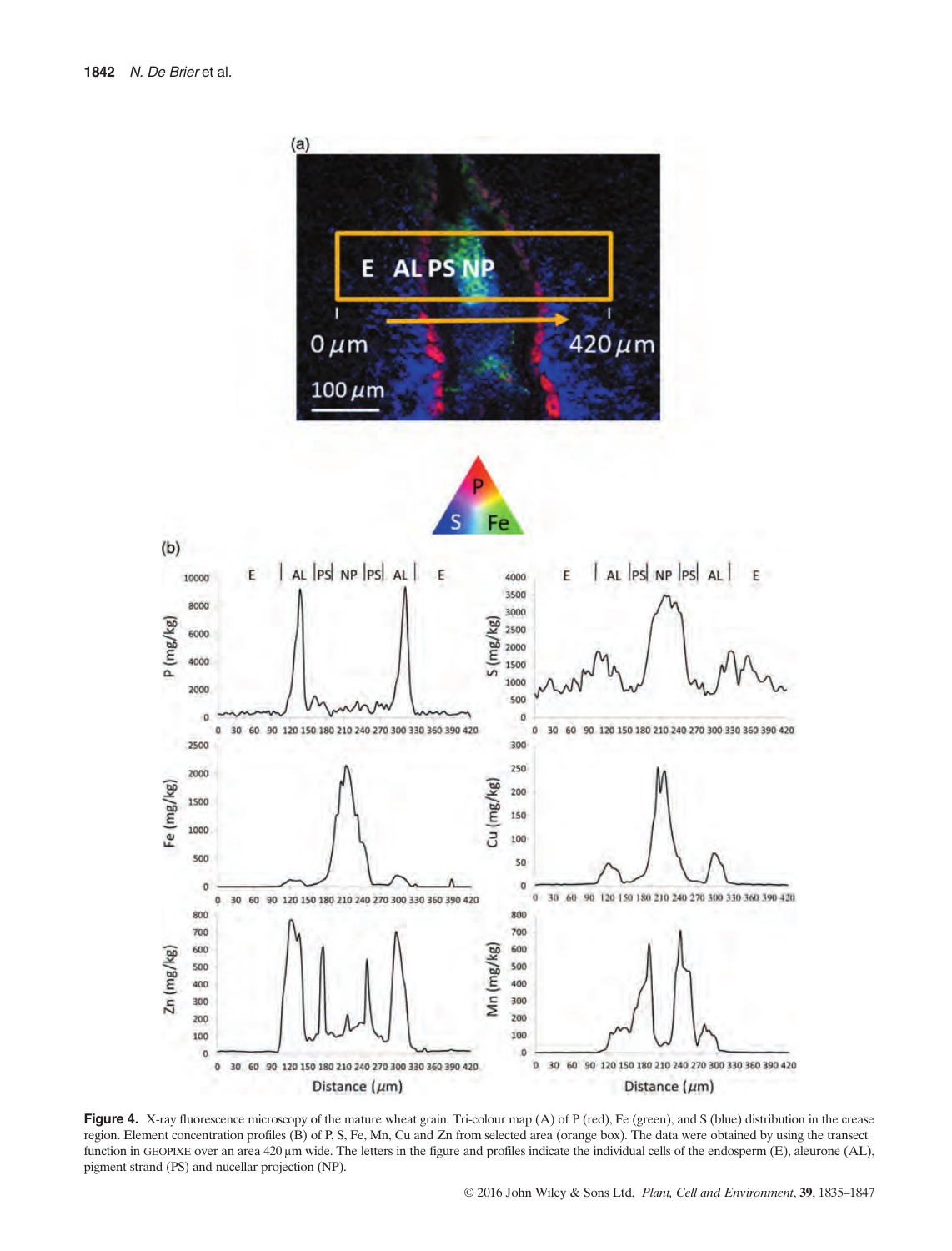

Figure 5. Tri-colour map (A) of Mn (red), K (potassium, green) and Zn (blue) distribution in a longitudinal section of the embryo and scutellum of a mature wheat grain with 1, aleurone; 2, scutellum; 3, radicula (root primordium); 4, calyptra (root cap); and 5, shoot primordium and with lateral resolution of 2 × 2 μm. Tri-colour map (B) of Mn (red), P (green) and Zn (blue) distribution in the embryo. X-ray fluorescence microscopy elemental map of S (C) present in the wheat embryo. The colour scale represents different concentrations, with black and white corresponding to the lowest and highest concentration, respectively.

tissues, Zn may play a role in protein synthesis and membrane structure (Cakmak 2008). Proteins in the embryos of maize, rice and wheat are mostly storage proteins, particularly 7S globulin (Shewry & Halford 2002).

# Speciation of iron in the aleurone and crease regions using fluorescence-XANES imaging

Iron is present in plants as different chemical species. This influences its bioaccessibility and its nutritional value (Hurrell et al. 2004; Zheng et al. 2010). Determining the

| <b>Table 1.</b> Concentrations (mg/kg) of Mn, Fe, Cu and Zn in the tissues |  |  |  |
|----------------------------------------------------------------------------|--|--|--|
| of the wheat <i>(Triticum aestivum L.)</i> embryo                          |  |  |  |

| Element | Root<br>primordium | <b>Shoot</b><br>primordium | Scutellum      | Aleurone       |
|---------|--------------------|----------------------------|----------------|----------------|
| Mn      | 562 $(\pm 103)$    | 155 $(\pm 46)$             | $288 (\pm 32)$ | $136 (\pm 15)$ |
| Fe      | 182 $(\pm 20)$     | 134 $(\pm 24)$             | $275 (\pm 51)$ | $206 (\pm 24)$ |
| Cu      | $25 (\pm 2)$       | $22(+1)$                   | $28 (\pm 2)$   | 57 $(\pm 17)$  |
| Zn      | $271 (\pm 30)$     | $205 (+30)$                | 110 $(\pm 24)$ | 403 $(\pm 63)$ |

Means and standard deviations of three analytical results of embryonic tissues of three independently sectioned wheat grains are given.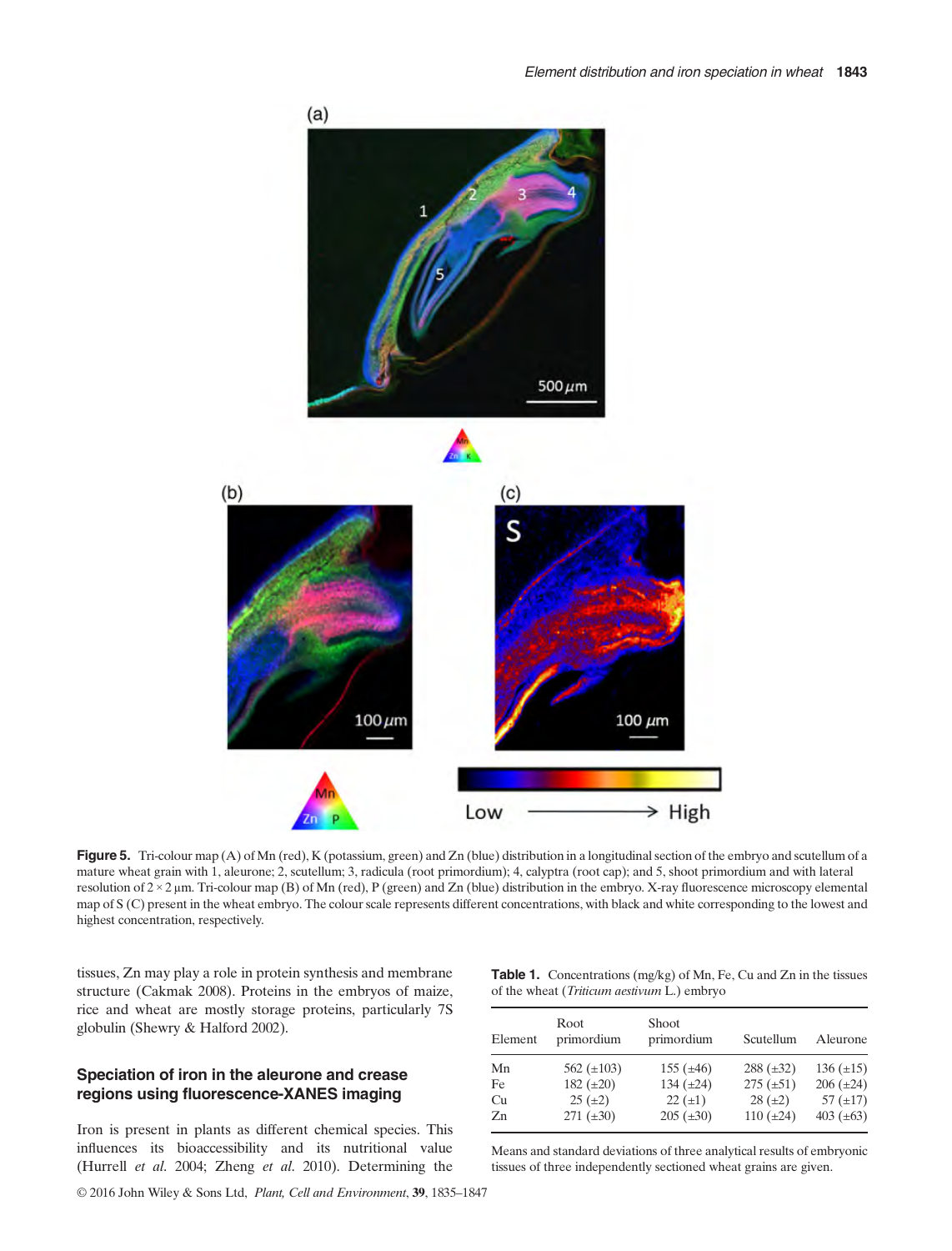speciation of Fe within the different mature wheat grain tissues is therefore important. Based on the Fe K-edge XANES measurements on intact whole grains, Singh et al. (2013) suggested that about 80% of the Fe is present in ferric form, and the remainder is in ferrous form. However, these authors did not present any information at tissue level, and their XANES spectra have a high noise-to-signal ratio. In our study, the oxidation state of Fe and the type of Fe ligands (specific bonding environments) in different wheat tissues were studied using XANES (Fig. S6). Each different Fe species is characterized by a different Fe K-edge XANES spectrum (Fig. 6 – spectra of standards). In general, for the ferric compounds, the principal peak (white line) of the Fe K-edge is about 2.5 to 3.0 eV higher than for the ferrous compounds (i.e. a shift from about 7129 to 7132 eV). Furthermore, both ferrous and ferric phytates exhibit a shoulder feature at 7135 eV. In addition, the energy position of the inflection point of the absorption edge (the maximum point of the first derivative of the K-edge spectrum) increases from about 7122 to 7128 eV with increasing average Fe oxidation state which is in agreement with Prietzel et al. (2007). Figure 6 shows that the XANES spectra of Fe differ between the aleurone cells, modified aleurone cells and nucellar projection. The XANES spectrum of the aleurone cells has an inflection point at 7123 eV, a principal peak at about 7130 eV (Table S1) and a shoulder at higher energies. This suggests that ferrous Fe-phytate occurs in the aleurone cells. The



Figure 6. Fe X-ray absorption near-edge spectroscopy spectra from reference Fe compound standards [citrate  $Fe^{2+}$ , phytate  $Fe^{2+}$ nicotianamine (NA)  $Fe^{3+}$ , phytate  $Fe^{3+}$ , cysteine  $Fe^{3+}$ , FeO(OH)] and cross mature wheat grain sections. The dotted lines give the linear combination fitting results.

shoulder at higher energies is also present in the spectrum of the modified aleurone cells, but the lower-energy feature is less prominent than it is for the aleurone cells. The modified aleurone cells have a Fe K-edge at 7131 eV and an inflection point at 7126 eV (Table S1), indicating that both ferrous and ferric Fe-phytates co-occur. In the nucellar projection, the principal Fe K-edge peak is at 7132 eV, and the inflection point of the absorption edge is at 7126 eV, indicating the presence of ferric Fe (Table S1). The shoulder at higher energies, observed in both the aleurone and modified aleurone cells spectra, is absent in this Fe-spectrum, possibly suggesting that it does not contain Fe-phytate.

To further unravel the speciation of Fe, the Fe-XANES spectra of the grains were analysed by LCF using the XANES spectra of standard compounds. Figure 6 only shows the relevant standards (cf. infra). The linear combination fitting analysis can be used to indicate the relative amount of major species in the samples. On the basis of this analysis, two-thirds of the Fe in the aleurone cells was assigned to phytate  $Fe^{2+}$  (0.67 ± 0.01) and one-third to citrate or citrate-like  $Fe^{2+}$  (0.33 ± 0.01), whilst the modified aleurone cells were indicated to contain almost equal contributions of phytate  $Fe^{3+}$  (0.57  $\pm$  0.02) and phytate Fe<sup>2+</sup> (0.43 ± 0.02). These contributions ( $\pm$  standard deviations) of each standard spectrum to the fit are based on spectra of at least four different regions (Fig. S6). In the aleurone cells, Fe is mainly chelated not only by phytate but also by citrate (or citrate-like ligands). In the modified aleurone cells, LCF indicates that both ferrous and ferric Fe are chelated by phytate, and this is reflected in the cooccurrence of Fe and P in these tissues (cf. supra). During transport from the modified aleurone cells to the aleurone cells or starchy endosperm, Fe is probably chelated by citrate. Although we incorporated the major Fe species occurring in plant material as standards for the LCF analysis, the small feature after the white line in the fitted curves of aleurone and modified aleurone, which is not present in the experimental data, indicated that another Fe species may occur in these tissues. The LCF analysis showed that the best fit was obtained for a combination of citrate  $Fe<sup>2+</sup>$  (0.08), NA  $Fe<sup>3+</sup>$  (0.24) and FeO(OH) (0.68) in the nucellar projection. The XANES spectrum of the nucellar projection was extracted from one area (Fig. S6). Because of the poor solubility of Fe ions, translocation inside the plant occurs with chelating molecules like citrate, NA and deoxymugineic acid (Bashir et al. 2010; Kobayashi & Nishizawa 2012). In the phloem, Fe is probably chelated to NA during transport (Briat et al. 2007). The LCF results show that Fe is not only bound to organic chelators in the nucellar projection but may also contain more complex Fe species (possibly inorganic). This is in contrast to the aleurone, which is the principal element-storage region of the mature grain. Although S and Fe co-localize in the nucellar projection, our LCF results indicate that Fe is probably not bound to cysteine in this tissue. Our results for the nucellar projection should be carefully interpreted because the chemical structure of the chelating molecules could not be unequivocally identified.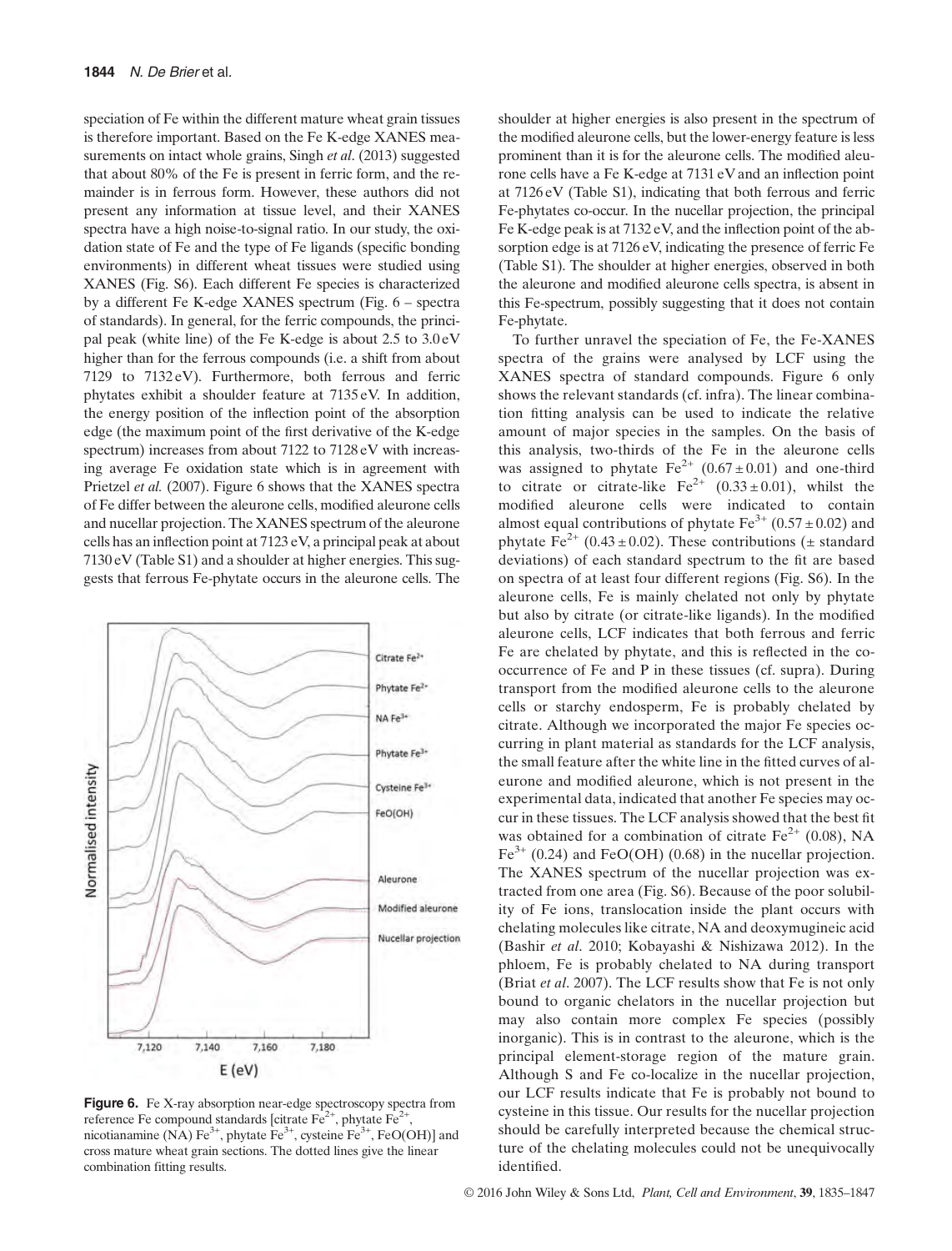|        | Table 2. Overview of the concentration (mg/kg) and speciation of Fe in the tissues of the wheat ( <i>Triticum aestivum</i> L.) aleurone, embryo and crease |
|--------|------------------------------------------------------------------------------------------------------------------------------------------------------------|
| region |                                                                                                                                                            |

| Tissue        |                     | Concentration (mg/kg) | Ligand                       |
|---------------|---------------------|-----------------------|------------------------------|
| Aleurone      |                     | $366 (\pm 37)$        | Phytate/citrate <sup>a</sup> |
| Embryo        | Scutellum           | $275 (\pm 51)$        | Phytate <sup>b</sup>         |
|               | Root primordium     | 182 $(\pm 20)$        | Protein <sup>b</sup>         |
|               | Shoot primordium    | 134 $(\pm 24)$        | Protein <sup>b</sup>         |
| Crease region | Nucellar projection | $1895$ (-             | Fe-NA/FeO(OH) <sup>a</sup>   |
|               | Pigment strand      | 66 $(\pm 24)$         | nd                           |
|               | Modified aleurone   | 306 $(\pm 24)$        | Phytate <sup>a</sup>         |

Means and standard deviations of at least three analytical results are given.

nd: not determined

a Derived from XANES imaging.

<sup>b</sup>Derived from co-localization of Fe with its possible ligands.

### **CONCLUSIONS**

In conclusion, this study imaged the gradients in elemental distribution in detail among bran tissues, crease region and embryo. Table 2 summarizes the distribution and speciation of Fe throughout these tissues. Of all the elements studied, Mn is mainly concentrated in the testa. The other elements are mostly localized in the aleurone. Strong similarities were observed in the distribution of Fe and Zn and P in the bran tissues, indicating that Fe and Zn are confined to the spherical phytate globoids in the aleurone, and this is in line with the XANES Fe speciation results. Phytates serve as a source of P for the synthesis of membrane lipids and nucleic acids for the grain during germination and also functions as storage sites for divalent elements such as magnesium, Ca, Fe and Zn, thereby acting as major cation traps for eliminating excessive cellular concentrations of these elements (Hawkesford et al. 2012). The chelation of Fe by phytate suppresses Fe-catalysed oxidative reactions and, hence, the generation of cellular free radicals which are extremely toxic to plants. Thus, phytate structures preserve the viability of the seed as potent antioxidants during dormancy (Graf & Eaton 1990; Takahashi et al. 2009). In the crease region, Mn and Zn are present in the pigment strand, but the highest concentrations of Zn occur in the modified aleurone cells. In contrast, Fe and Cu predominantly occur in the nucellar projection and are not co-located with P. Elements enter the wheat grain during maturation through the different tissues of the crease region. Our results show the various barriers which limit elemental transport in wheat grain tissues. Fe is chelated by phytate in the modified aleurone cells but not in the nucellar projection. Because most cation-phytate chelates are highly insoluble at the pH of a plant cell, Fe is most probably chelated by small molecules such as NA during transport from the plant to the grain. Therefore, Fe is not chelated by phytate in the vascular tissues. Large elemental gradients are also present in the embryo. Fe co-localizes with P in the scutellum, whilst Zn and Mn are primarily present in the shoot and especially root primordium, probably bound to thiol groups of proteins. In such highly metabolically active root and shoot tissues, during germination, Zn ions are most probably used

for protein synthesis, membrane function, cell elongation and tolerance to environmental stress. These results are relevant to further research investigating ways to enhance the bioaccessibility of nutrient elements by plant breeding, biofortification and/or processing. Moreover, the results form a knowledge platform for identifying transporters and chelating compounds that may be involved in transport and deposition of nutrient elements in the wheat grain.

#### ACKNOWLEDGMENTS

This research was conducted in the framework of the W. K. Kellogg Chair in Cereal Science and Nutrition at the KU Leuven (chair holders J. A. Delcour and K. Verbeke), is part of Methusalem programme 'Food for the Future' (2007–2021) and was undertaken on the X-ray fluorescence microscopy beamline at the Australian Synchrotron, Victoria, Australia. We gratefully acknowledge the 'Fonds voor Wetenschappelijk Onderzoek Vlaanderen' (FWO, Brussels, Belgium) for the travel grant for the stay abroad to Niels De Brier. Fruitful discussions with Drs. C.M. Courtin (KU Leuven), L. Sanders, K. Spence, J. Reid, A. Birkett, N. Almeida and R. McDermott (Kellogg Company, Battle Creek, Michigan, USA) are highly appreciated.

#### **REFERENCES**

- Barron C., Surget A. & Rouau X. (2007) Relative amounts of tissues in mature wheat (*Triticum aestivum L.*) grain and their carbohydrate and phenolic acid composition. Journal of Cereal Science 45, 88–96.
- Bashir K., Ishimaru Y. & Nishizawa N.K. (2010) Iron uptake and loading into rice grains. Rice 3, 122–130.
- Baynes R. & Bothwell T. (1990) Iron deficiency. Annual Review of Nutrition 10, 133–148.
- Bechtel D.B., Abécassis J., Shewry P.R. & Evers A.D. (2009) Development, structure, and mechanical properties of the wheat grain. In Wheat Chemistry and Technology (eds Khan K. & Shewry P.R.) 4th edn. AACC International, St. Paul, MN, USA.
- Borg S., Brinch-Pedersen H., Tauris B. & Holm P.B. (2009) Iron transport, deposition and bioavailability in the wheat and barley grain. Plant and Soil 325, 15–24.
- Bradbury D., MacMasters M.M. & Cull I.M. (1956a) Structure of the mature wheat kernel IV. Microscopic structure of the germ of hard red winter wheat. Cereal Chemistry 33, 373–394.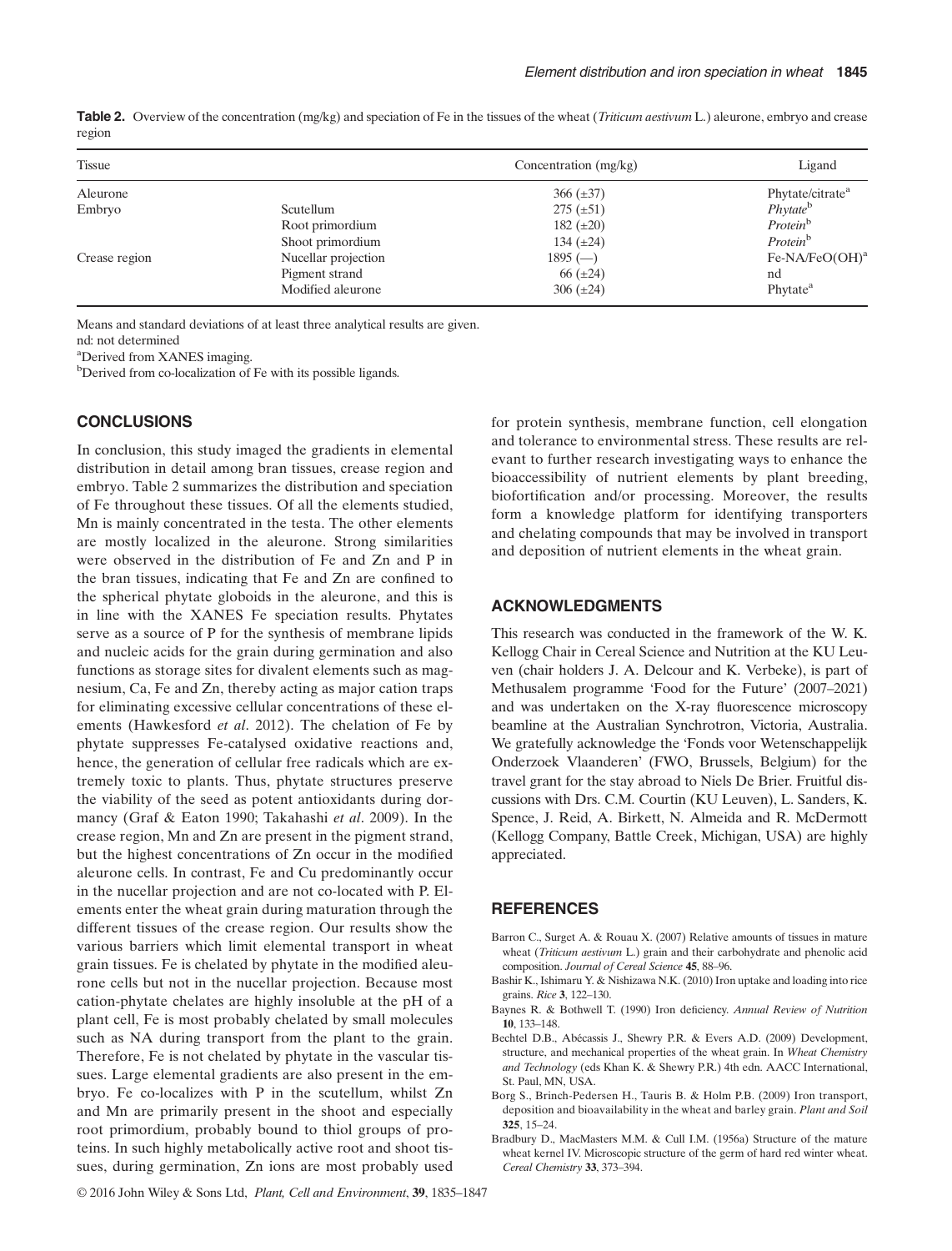- Bradbury D., MacMasters M.M. & Cull I.M. (1956b) Structure of the mature wheat kernel. II. Microscopic structure of pericarp, seed coat, and other coverings of the endosperm and the germ of hard red winter wheat. Cereal Chemistry 33, 342–360.
- Bradbury D., MacMasters M.M. & Cull I.M. (1956c) Structure of the mature wheat kernel. III. Microscopic structure of the endosperm of hard red winter wheat. Cereal Chemistry 33, 361–373.
- Briat J.-F., Curie C. & Gaymard F. (2007) Iron utilization and metabolism in plants. Current Opinion in Plant Biology 10, 276–282.
- Brouns F., Hemery Y., Price R. & Anson N.M. (2012) Wheat aleurone: separation, composition, health aspects, and potential food use. Critical Reviews in Food Science and Nutrition 52, 553–568.
- Brown K.H., Peerson J.M., Baker S.K. & Hess S.Y. (2009) Preventive zinc supplementation among infants, preschoolers, and older prepubertal children. Food Nutritional Bulletin 30, S12–S40.
- Cakmak I. (2008) Enrichment of cereal grains with zinc: agronomic or genetic biofortification? Plant and Soil 302, 1-17.
- Cakmak I., Pfeiffer W.H. & McClafferty B. (2010) Review: biofortification of durum wheat with zinc and iron. Cereal Chemistry 87, 10–20.
- De Brier N., Gomand S.V., Donner E., Paterson D., Delcour J.A., Lombi E. & Smolders E. (2015) Distribution of minerals in wheat grains (Triticum aestivum L.) and in roller milling fractions affected by pearling. Journal of Agricultural and Food Chemistry 63, 1276–1285.
- Delcour J.A. & Hoseney R.C. (2010) Principles of Cereal Science and Technology3rd edn. AACC International, St. Paul, MN, USA.
- Dornez E., Holopainen U., Cuyvers S., Poutanen K., Delcour J.A., Courtin C.M. & Nordlund E. (2011) Study of grain cell wall structures by microscopic analysis with four different staining techniques. Journal of Cereal Science 54, 363-373.
- Dubois M., Geddes W.F. & Smith F. (1960) The carbohydrates of the Gramineae. X. A quantitative study of the carbohydrates of wheat germ. Cereal Chemistry 37, 557–567.
- Eagling T., Neal A.L., McGrath S.P., Fairweather-Tait S., Shewry P.R. & Zhao F.-J. (2014) Distribution and speciation of iron and zinc in grain of two wheat genotypes. Journal of Agricultural and Food Chemistry 62, 708-716.
- Ebel H., Svagera R., Ebel M.F., Shaltout A. & Hubbell J.H. (2003) Numerical description of photoelectric absorption coefficients for fundamental parameter programs. X-Ray Spectrometry 32, 442–451.
- Eeckhout W. & De Paepe M. (1994) Total phosphorus, phytate–phosphorus and phytase activity in plant feedstuffs. Animal Feed Science and Technology 47, 19–29.
- Elam W.T., Ravel B.D. & Sieber J.R. (2002) A new atomic database for X-ray spectroscopic calculations. Radiation Physics and Chemistry 63, 121–128.
- Etschmann B.E., Donner E., Brugger J., Howard D.L., de Jonge M.D., Paterson D., … Lombi E. (2014) Speciation mapping of environmental samples using XANES imaging. Environmental Chemistry 11, 341–350.
- Evers T. & Millar S. (2002) Cereal grain structure and development: some implications for quality. Journal of Cereal Science 36, 261–284.
- Graf E. & Eaton J.W. (1990) Antioxidant functions of phytic acid. Free Radical Biology and Medicine 8, 61–69.
- Grafe M., Donner E., Collins R.N. & Lombi E. (2014) Speciation of metal(loid)s in environmental samples by X-ray absorption spectroscopy: a critical review. Analytica Chimica Acta 822, 1–22.
- Graham R.D., Welch R.M., Saunders D.A., Ortiz-Monasterio I., Bouis H.E., Bonierbale M., … Twomlow S. (2007) Nutritious subsistence food systems. Advances in Agronomy, 92 1–74.
- Hawkesford M., Horst W., Kichey T., Lambers H., Schjoerring J.K., Skrumsager I. & White P.J. (2012) Functions of macronutrients. In Mineral Nutrition of Higher Plants (ed Marschner P.) 3rd edn, pp. 135–189. Elsevier, London, UK.
- Hurrell R.F., Lynch S., Bothwell T., Cori H., Glahn R., Hertrampf E., … Zimmermann M.B. (2004) Enhancing the absorption of fortification iron. International Journal for Vitamin and Nutrition Research 74, 387–401.
- Jacobsen T. & Slotfeldt-Ellingsen K.D. (1983) Phytic acid and metal availability: a study of Ca and Cu binding foodstuffs. Cereal Chemistry 60, 392–395.
- Kobayashi T. & Nishizawa N.K. (2012) Iron uptake, translocation, and regulation in higher plants. Annual Review of Plant Biology 63, 131–152.
- Kopittke P.M., de Jonge M.D., Wang P., McKenna B.A., Lombi E., Paterson D.J., … Menzies N.W. (2014) Laterally resolved speciation of arsenic in roots of wheat and rice using fluorescence-XANES imaging. New Phytologist 201, 1251–1262.
- Lee S., Persson D.P., Hansen T.H., Husted S., Schjoerring J.K., Kim Y.-S., … An G. (2011) Bio-available zinc in rice seeds is increased by activation tagging of nicotianamine synthase. Plant Biotechnology Journal 9, 865–873.
- Li H.F., Lombi E., Stroud J.L., McGrath S.P., & Zhao F.J. (2010) Selenium speciation in soil and rice: influence of water management and Se fertilization. Journal of Agricultural and Food Chemistry 58, 11837–11843.
- Liu Z.H., Wang H.Y., Wang X.E., Xu H., Gao D., Zhang G.P., … Liu D.J. (2008) Effect of wheat pearling on flour phytase activity, phytic acid, iron, and zinc content. LWT - Food Science and Technology 41, 521-527.
- Lombi E., de Jonge M.D., Donner E., Ryan C.G. & Paterson D. (2011a) Trends in hard X-ray fluorescence mapping: environmental applications in the age of fast detectors. Analytical and Bioanalytical Chemistry 400, 1637–1644.
- Lombi E., Scheckel K.G. & Kempson I.M. (2011b) In situ analysis of metal(loid)s in plants: state of the art and artefacts. Environmental and Experimental Botany 72, 3–17.
- Lombi E., Scheckel K.G., Pallon J., Carey A.M., Zhu Y.G. & Meharg A.A. (2009) Speciation and distribution of arsenic and localization of nutrients in rice grains. New Phytologist 184, 193–201.
- Lombi E., Smith E., Hansen T.H., Paterson D., de Jonge M.D., Howard D.L., … Schjoerring J.K. (2011c) Megapixel imaging of (micro)nutrients in mature barley grains. Journal of Experimental Botany 62, 273–282.
- Lopez H.W., Leenhardt F., Coudray C. & Remesy C. (2002) Minerals and phytic acid interactions: is it a real problem for human nutrition? International Journal of Food Science & Technology 37, 727–739.
- Lott J.N.A., Randall P.J., Goodchild D.J. & Craig S. (1985) Occurrence of globoid crystals in cotyledonary protein bodies of Pisum sativum as influenced by experimentally induced changes in Mg, Ca and K contents of seeds. Australian Journal of Plant Physiology 12, 341–353.
- Mazzolini A.P., Pallaghy C.K. & Legge G.J.F. (1985) Quantitative microanalysis of Mn, Zn and other elements in mature wheat seed. New Phytologist 100, 483–509.
- Moore K.L., Zhao F.-J., Gritsch C.S., Tosi P., Hawkesford M.J., McGrath S.P., … Grovenor C.R.M. (2012) Localisation of iron in wheat grain using high resolution secondary ion mass spectrometry. Journal of Cereal Science 55, 183–187.
- Morrison I.N., Kuo J. & O'Brien T.P. (1975) Histochemistry and fine structure of developing wheat aleurone cells. Planta 123, 105-116.
- Neal A.L., Geraki K., Borg S., Quinn P., Mosselmans J.F., Brinch-Pedersen H. & Shewry P.R. (2013) Iron and zinc complexation in wild-type and ferritinexpressing wheat grain: implications for mineral transport into developing grain. Journal Biological Inorganic Chemistry 18, 557–570.
- O'Brien T.P., Sammut M.E., Lee J.W., & Smart M.G., (1985) The vascular system of the wheat spikelet. Functional Plant Biology 12, 487–511.
- Paterson D., de Jonge M.D., Howard D.L., Lewis W., McKinlay J., Starritt A., … Siddons D.P. (2011) The X-ray fluorescence microscopy beamline at the Australian synchrotron. AIP Conference Proceedings 1365, 219–222.
- Pearson J.N., Rengel Z., Jenner C.F. & Graham R.D. (1995) Transport of zinc and manganese to developing wheat grains. Physiologia Plantarum 95, 449–455.
- Persson D.P., Hansen T.H., Laursen K.H., Schjoerring J.K. & Husted S. (2009) Simultaneous iron, zinc, sulfur and phosphorus speciation analysis of barley grain tissues using SEC-ICP-MS and IP-ICP-MS. Metallomics 1, 418–426.
- Pfeiffer W.H. & McClafferty B. (2007) HarvestPlus: breeding crops for better nutrition. Crop Science 47, S88–S105.
- Piironen V., Lampi A.-M., Ekholm P., Salmenkallio-Martilla M. & Liukkonen K.-H. (2009) Micronutrients and phytochemicals in wheat grain. In Wheat Chemistry and Technology (eds Khan K. & Shewry P.R.) 4th edn. AACC International, St. Paul, MN, USA.
- Prasad A.S. (2009) Zinc: role in immunity, oxidative stress and chronic inflammation. Current Opinion in Clinical Nutrition & Metabolic Care 12, 646–652.
- Prietzel J., Thieme J., Eusterheus K. & Eichert D. (2007) Iron speciation in soils and soil aggregates by synchrotron-based X-ray microspectroscopy (XANES, μ-XANES). European Journal of Soil Science 58, 1027–1041.
- Ravel B. & Newville M. (2005) ATHENA, ARTEMIS, HEPHAESTUS: data analysis for X-ray absorption spectroscopy using IFEFFIT. Journal of Synchrotron Radiation 12, 537-541.
- Rengel Z., Batten G.D. & Crowley D.E. (1999) Agronomic approaches for improving the micronutrient density in edible portions of field crops. Field Crops Research 60, 27–40.
- Ryan C.G. (2000) Quantitative trace elements imaging using PIXE and the nuclear microprobe. International Journal of Imaging Systems and Technology 11, 219–230.
- Ryan C.G., Etschmann B.E., Vogt S., Maser J., Harland C.L., van Achterbergh E. & Legnini D. (2005) Nuclear microprobe — synchrotron synergy: towards integrated quantitative real-time elemental imaging using PIXE and SXRF. Nuclear Instruments and Methods in Physics Research Section B: Beam Interactions with Materials and Atoms 231, 183–188.
- Shetlar M.R., Rankin G.T., Lyman J.F. & France W.G. (1947) Investigation of the proximate chemical composition of the separate bran layers of wheat. Cereal Chemistry 24, 111–122.